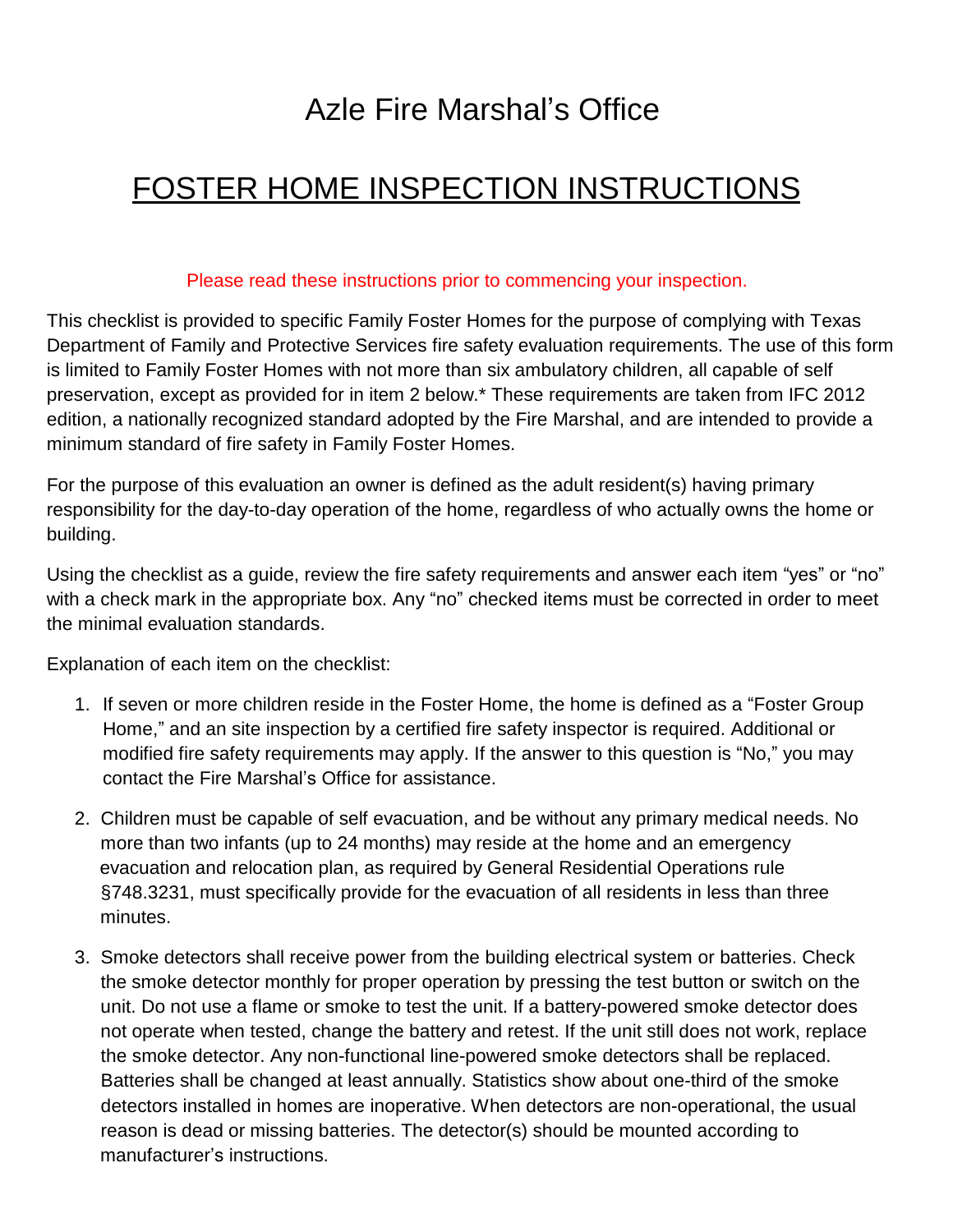- 4. In addition to providing a smoke detector within each sleeping room, smoke detector(s) shall be located in the hall area(s) in the vicinity of the sleeping rooms. The detector(s) should be mounted according to manufacturer's instructions. The smoke detectors must be tested in the same manner as described above.
- 5. In multi-story homes, the smoke detector that covers the upper floor(s), in addition to those required in sleeping rooms, should usually be located at the top of the stairs. The detector(s) should be mounted according to manufacturer's instructions. The smoke detectors must be tested in the same manner as described above.
- 6. Every sleeping room and every living and dining area shall be provided with access to a secondary means of escape to the outside of the home in addition to the front or back doors. The purpose of the secondary means of escape is to provide an occupant with an alternate escape route when fire or other emergency blocks the primary exit from the Foster Home.

Three types of secondary means of escape that are permitted: (A) A

door that opens to the outside.

### **OR**

(B) The use of an readily operable window in the sleeping rooms and living areas of the home that provides an opening of not less than 5.7 sq. ft. in area, minimum of 20 inches wide and 24 inches high, and the bottom of the opening no higher than 44 inches above the floor, located within 20 ft. of grade accessible to fire department apparatus.

#### **OR**

- (C) Every sleeping room and living area without a secondary means of escape (as described in A or B above), has a passage, other than the hallway, to another room that has a means of escape as described in A or B above. The passage must not have any doors that can be locked. An example would be two bedrooms or living areas directly connected with a passage or door. A shared bathroom connecting two living area or sleeping rooms usually will not be acceptable because one or both of the doors could be locked, preventing passage from one room to the other.
- Note: There are two exceptions to the requirement for secondary means of escape from each bedroom or living area: (1) if the bedroom or living area has a door opening directly to the outside of the building, or (2) where the Foster Home is protected throughout by an approved automatic fire sprinkler system.
	- 7. No Foster Home may have any interior door used in a path of escape that can be locked.
	- 8. Primary exit doors and secondary means of escape, such as windows, and security bars that require a key, opening tool or special knowledge (security code, combination) are prohibited. Several multiple-death fires have occurred when a door lock could not be released because the key could not be found. The prohibition on these types of locks applies only to those doors or windows that are part of the required primary and secondary exits.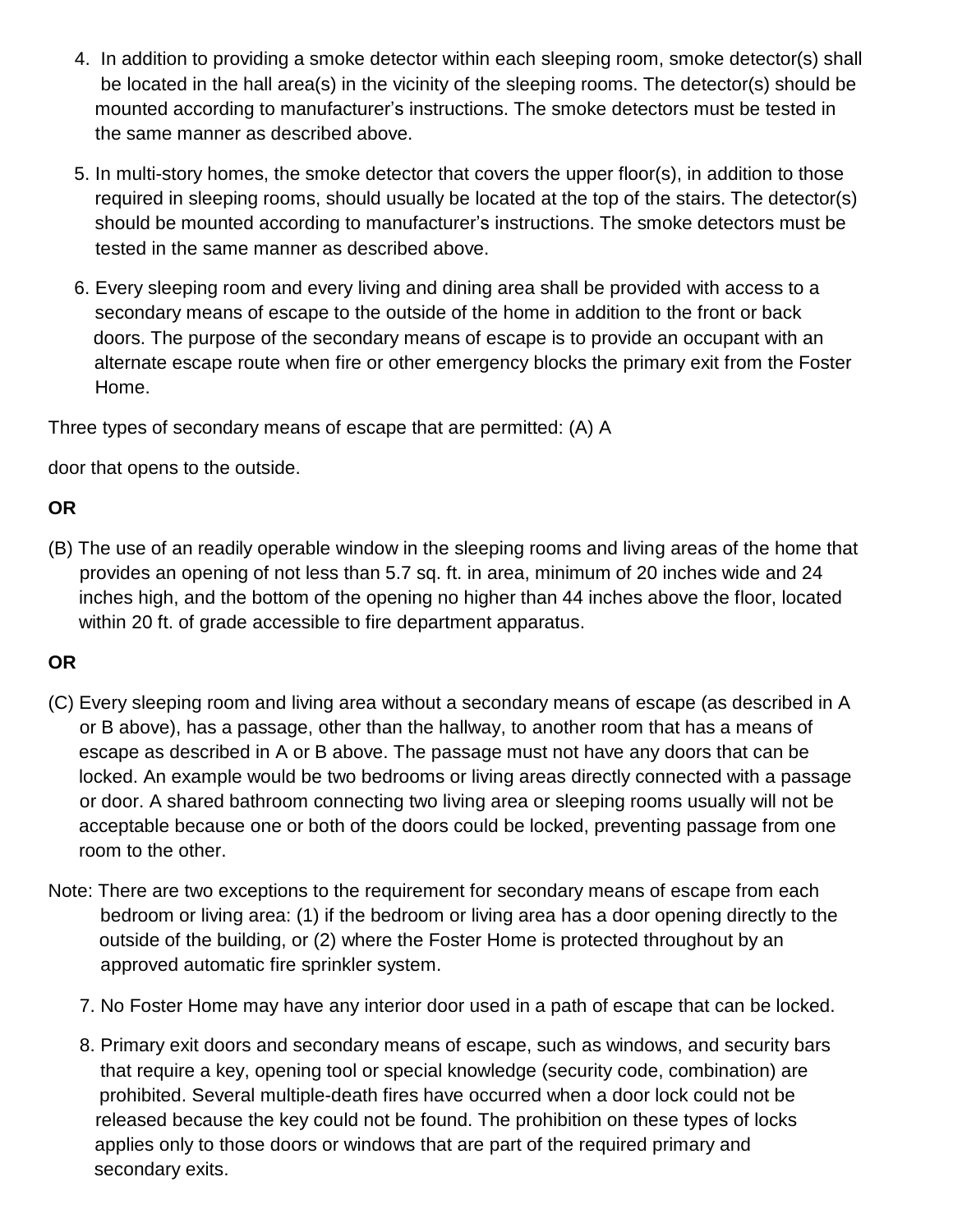- 9. The requirement for a child being able to open a closet door from the inside is to ensure that the child cannot accidentally become locked inside.
- 10. Children will often lock themselves in the bathroom. Provisions for unlocking the doors from the outside will facilitate rescue by other occupants or by fire department personnel.
- 11. An attic room, for example, accessible only by a trap door or folding ladder, would not have an approved primary means of escape. A standard set of stairs to access the room would be required. Spiral staircases are also inadequate.
- 12. Un-vented heaters that bear the mark or label of an approved testing firm and are installed in accordance with the manufacturer's instructions and applicable safety codes are acceptable. Some older un-vented heaters are not equipped with vents to the outside of the home. These heaters depend on regular maintenance, proper adjustment, and an adequate air supply for proper combustion. Un-vented heaters can release lethal carbon monoxide into the home, deplete the oxygen levels in the home to dangerous limits, or provide an ignition source for a fire.
- 13. It is important to provide safeguards to protect children from the hot surfaces of heating equipment. Children do not always understand the dangers of hot surfaces. Screens (barriers) that prevent children from accessing heating equipment must be of closely spaced wire or expanded metal and must be securely attached to parts of the building to prevent movement.
- 14. All gas appliances must be equipped with metal tubing and connectors, no rubber hoses.
- 15. All gas-fired heaters, including any central heating unit, should be inspected annually by a qualified person to ensure the unit is in proper working order to prevent carbon monoxide poisoning.
- 16. There should be no storage of any item that could burn (boxes, paper, clothing, wood scraps, blankets/pillows) near stoves, heaters, fireplaces, or other sources of flame or heat, including the gas water heater closets or other gas fired appliances.
- 17. All matches and or lighters must be out of the reach of children. Children playing with matches and/or cigarette lighters cause many deaths and millions of dollars in damage each year.
- 18. Flammable liquids should be stored in safety cans with the lid shut to prevent vapors from escaping.
- 19. There should be a five-pound portable fire extinguisher mounted on a wall in the area of the kitchen to extinguish small fires that may develop in or on the stove.
- 20. Home fire escape plans are essential to enable all residents to know what to do when the smoke alarm sounds or other signs of fire are present. Home fire escape plans must rehearsed by all occupants each month to remain effective. The plan should enable all family members to escape using primary or secondary exits. A safe location outside the home should be selected for a gathering point, well away from the dangers of the fire or responding emergency vehicles.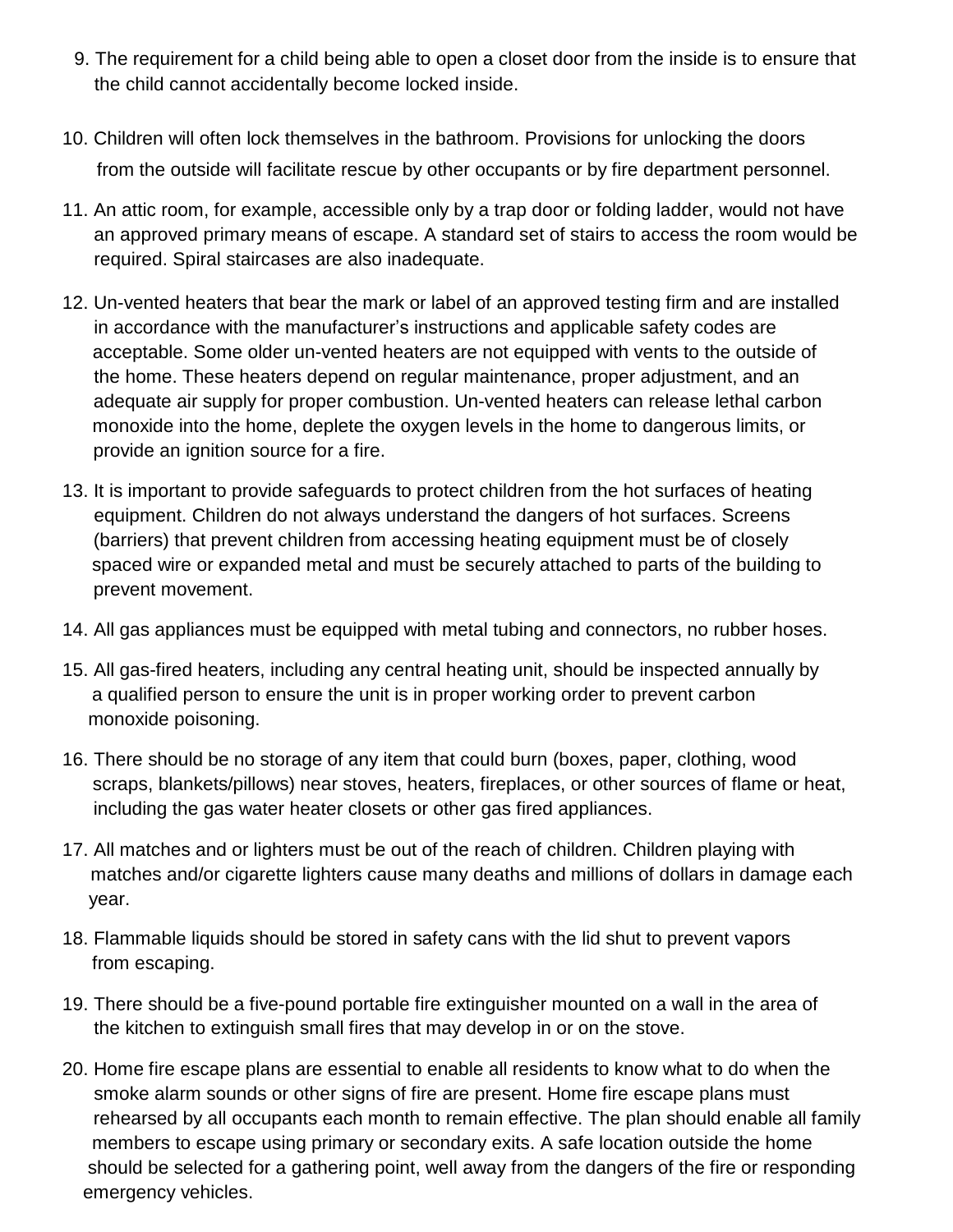21. Extension cords are to be used on a temporary basis only. When the cords remain plugged in, they become part of the building wiring system. No frayed or spliced appliance cords are permitted because of the danger of a short circuit. All unused openings in the electrical circuit breaker box must be covered to prevent any material from coming in contact with live electrical wires.

### **NOTE**

**The above requirements set a minimum standard for fire safety in the home. Special situations and circumstances may call for increased fire safety requirements above those detailed above. You may request assistance from the Azle Fire Marshal's Office if you have any questions. Phone: 817-444-7051**

| 1.             | Will there be less than seven children be living in the Foster Home?                                                                                                                                                                                                                                                                                                                                                                                                                                                                                                                                                                                                   |
|----------------|------------------------------------------------------------------------------------------------------------------------------------------------------------------------------------------------------------------------------------------------------------------------------------------------------------------------------------------------------------------------------------------------------------------------------------------------------------------------------------------------------------------------------------------------------------------------------------------------------------------------------------------------------------------------|
| $\overline{2}$ | Are all the children ambulatory and capable of self preservation?                                                                                                                                                                                                                                                                                                                                                                                                                                                                                                                                                                                                      |
| 3.             | Is a working smoke detector installed in each sleeping room?                                                                                                                                                                                                                                                                                                                                                                                                                                                                                                                                                                                                           |
| 4.             | Is a working smoke detector installed in the hallway near the sleeping rooms?                                                                                                                                                                                                                                                                                                                                                                                                                                                                                                                                                                                          |
| 5.             | If the house is more than one story is a working smoke detector installed at the top of the stairs?                                                                                                                                                                                                                                                                                                                                                                                                                                                                                                                                                                    |
| 6.             | Does each sleeping room and living area have at least one of the following secondary means of<br>escape other than the "front" or "back" door of the home? A) A door, stairway, passage or hall<br>providing unobstructed travel leading directly to the outside of the dwelling; or B) An outside<br>window with a minimum opening of not less than 5.7 sq. ft. in area, minimum of 20 inches wide,<br>and at least 24 inches high, and no higher than 44 inches above the floor, located within 20 ft. of<br>grade accessible to fire department apparatus; or C) A non-locking door into an adjoining room<br>that has a means of escape described in A or B above. |
| 7.             | Can a person travel from any room of the house to an exit that leads directly outside without<br>having to pass through an interior door than can be locked?                                                                                                                                                                                                                                                                                                                                                                                                                                                                                                           |
| 8.             | Can all primary exterior exit doors, windows used as a secondary means of escape, and any<br>security bars incorporated with these primary and secondary means of escape, be opened from<br>the inside without the use of a key, tool or special knowledge (security code, combination)?                                                                                                                                                                                                                                                                                                                                                                               |
| 9.             | Are the closet doors equipped so that a child can open the door from the inside?                                                                                                                                                                                                                                                                                                                                                                                                                                                                                                                                                                                       |
| 10.            | If the bathroom door is equipped with a lock, can the door be unlocked from the outside during an<br>emergency?                                                                                                                                                                                                                                                                                                                                                                                                                                                                                                                                                        |
| 11.            | Can all bedrooms and/or living areas above the first floor be accessed by a standard set of stairs?                                                                                                                                                                                                                                                                                                                                                                                                                                                                                                                                                                    |
| 12.            | Are all gas, wood, or fuel-fired heaters used in the home vented to the outside? (unless listed and<br>approved)                                                                                                                                                                                                                                                                                                                                                                                                                                                                                                                                                       |
| 13.            | Are heaters, including wood burning or gas log fireplaces, equipped with immovable screens or<br>barriers to prevent contact with open flames or hot surfaces?                                                                                                                                                                                                                                                                                                                                                                                                                                                                                                         |